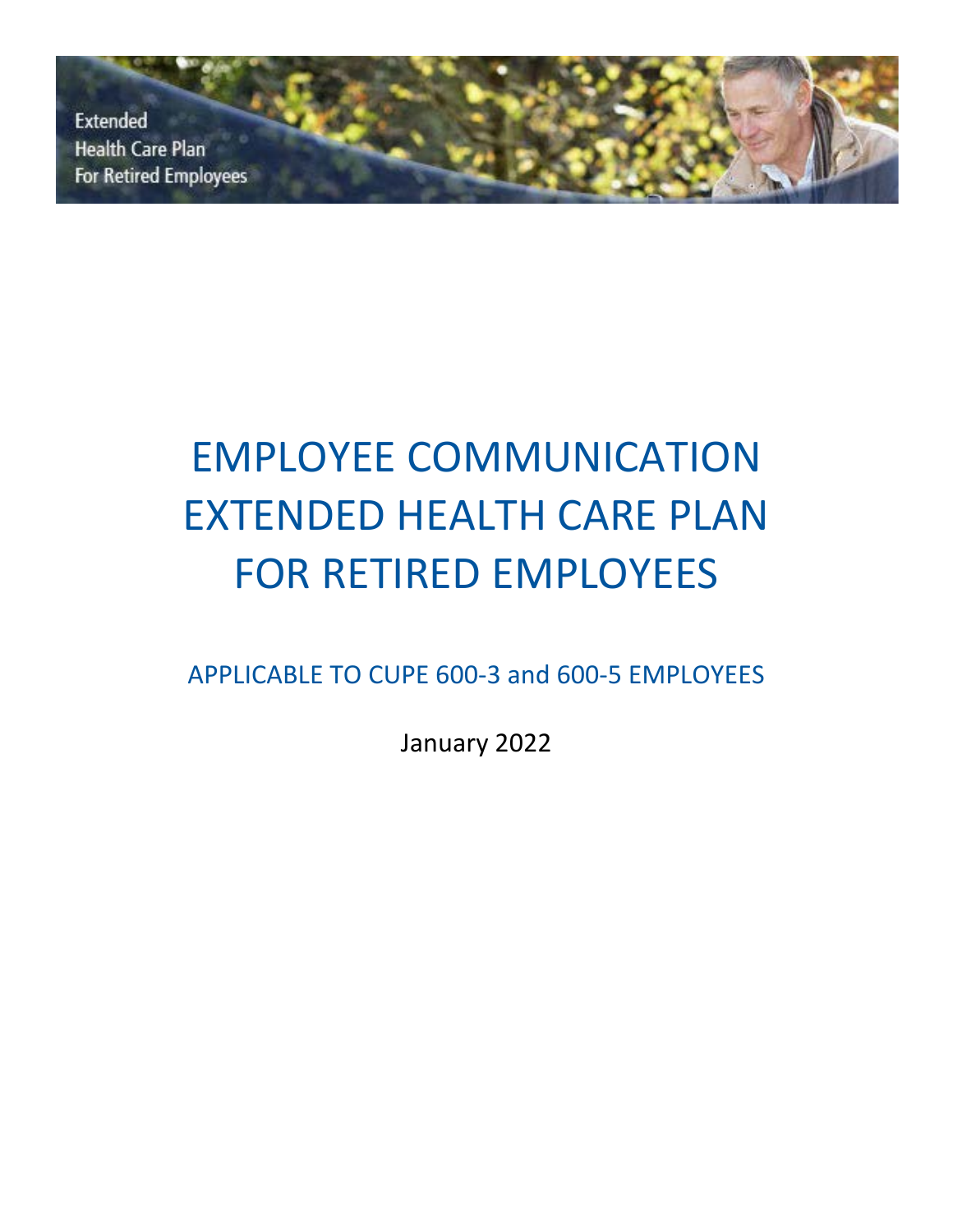The Extended Health Care Plan for CUPE 600-3 and 600-5 employees was introduced effective January 1, 2002. All CUPE 600-3 and 600-5 employees meeting the Definition of Retiree are eligible to enroll in the plan.

# **Definition of Retiree**

A bargaining unit employee, and/or surviving spouse, who on or after October 1, 2000:

- a. ceases to be employed in the bargaining unit;
- b. is age 50 or more when employment ceases;
- c. if ceasing to be employed on or after January 1, 2002, has a minimum of eight years of service with the Executive Government of Saskatchewan;
- d. is in receipt of, or eligible to receive a pension or deferred pension from the Saskatchewan Pension Annuity Fund, or the Public Service Superannuation Fund, Public Employees Pension Plan;
- e. was enrolled and participating in the Extended Health Plan for employees at the time of termination/retirement; and
- f. was not terminated for cause.

## **Insurance Coverage**

The specifics of the insurance coverage are set out in the contract with the insurance carrier. The current contract is for the period January 1, 2022 to December 31, 2022. The following information describes but does not alter or replace the insurance coverage specified in the insurance contract.

As of July 1, 2021, the following enhancements where applied to the existing schedule of benefits for the CUPE 600 Extended Health Care Plan for Retired Employees.

| <b>Hearing Aids:</b>              | $\frac{1}{2}$ \$1,400 every 5 years |
|-----------------------------------|-------------------------------------|
| Prescription Drugs:               | $$2,300$ per year                   |
| Chiropractor, Massage and Physio: | \$300 per year                      |
| Vision Care:                      | \$200 every 2 years                 |

In addition to the Extended Health Care Plan, CUPE members have the option to add the Dental Care plan enhancement. A member must be enrolled in the Extended Health Care Plan to participate in the Dental Care plan and their coverage level must be the same as their Extended Health Care level. (For example: single coverage level in Health Care will mean single coverage level in Dental.) Opting into the Dental Care Plan, must be done at the time of retirement.

Example, if a member opts-in for six months then chooses to opt-out, they are free to do so, BUT they cannot opt back in at a later date.

Example: If a member chose the Extended Health Care Plan for Retried Employees BUT did not choose the dental option, they cannot opt in at a later date.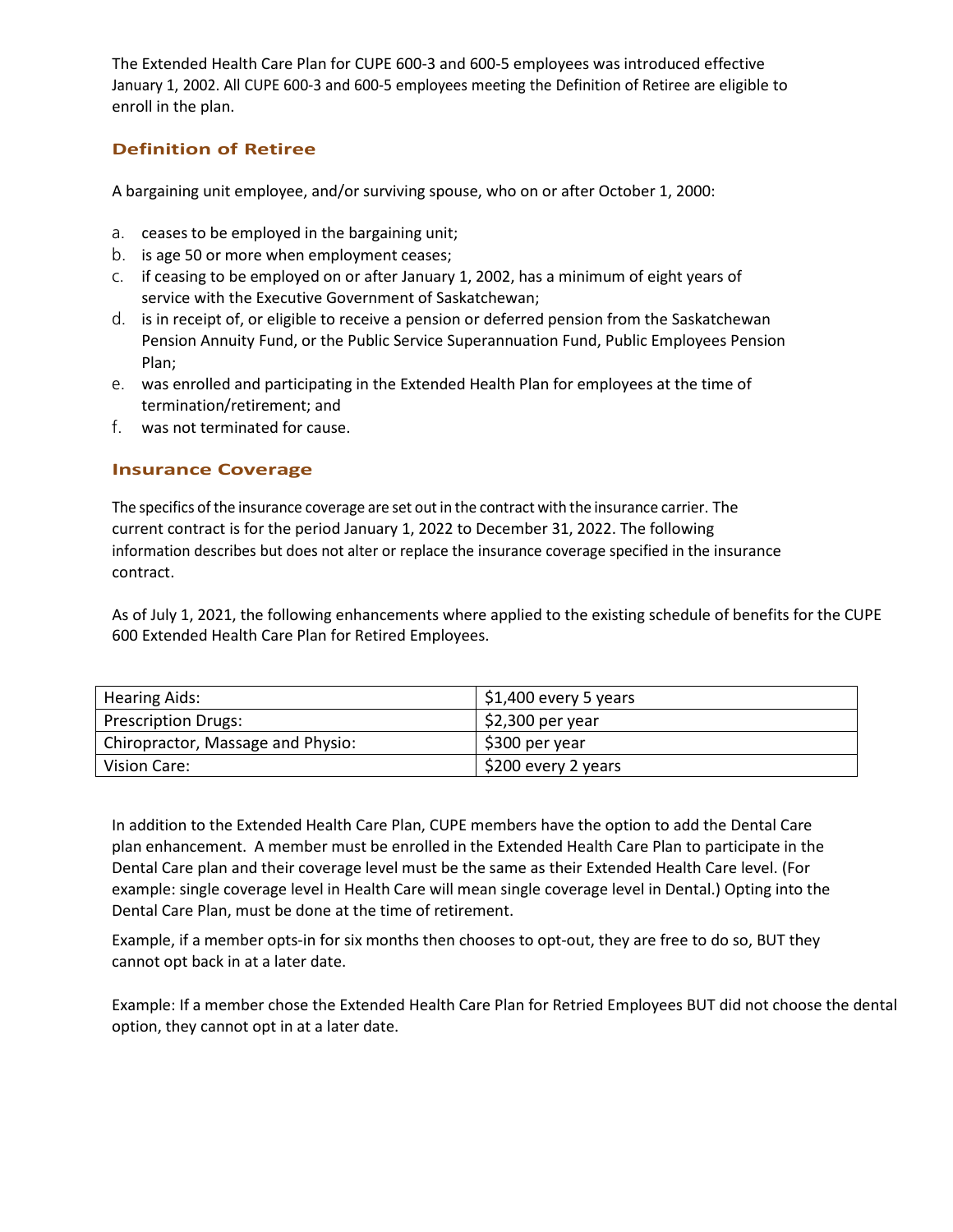The table below summarizes the Dental Plan coverage:

| PLAN <sub>1</sub>                         |                                      |                               |                                       |                                           |                                   |                    |                                          |
|-------------------------------------------|--------------------------------------|-------------------------------|---------------------------------------|-------------------------------------------|-----------------------------------|--------------------|------------------------------------------|
| Deductible:                               | \$0.00                               |                               |                                       |                                           |                                   |                    |                                          |
| Coinsurance:                              |                                      |                               |                                       |                                           |                                   |                    |                                          |
|                                           | Major                                | Orthodontic                   |                                       |                                           |                                   |                    |                                          |
| Basic/ Routine                            | Treatment                            | Treatment                     |                                       |                                           |                                   |                    |                                          |
| 80%                                       | $0\%$                                | $0\%$                         |                                       |                                           |                                   |                    |                                          |
| Maximums:                                 |                                      |                               |                                       |                                           |                                   |                    |                                          |
|                                           | Major                                | Orthodontic                   |                                       |                                           |                                   |                    |                                          |
| Basic/ Routine                            | Treatment                            | Treatment                     |                                       |                                           |                                   |                    |                                          |
| \$1,500 per<br>year                       | N/A                                  | N/A                           |                                       |                                           |                                   |                    |                                          |
| Fee Guide:                                | <b>Current Provincial Fee Guide</b>  |                               |                                       |                                           |                                   |                    |                                          |
| <b>Covered Expenses:</b>                  |                                      |                               |                                       |                                           |                                   |                    |                                          |
| Basic/Routine                             |                                      |                               |                                       |                                           |                                   |                    |                                          |
|                                           |                                      |                               |                                       |                                           |                                   |                    | Recall                                   |
| Examinations.<br>extractions,<br>fillings | Prophylaxis,<br>fluoride, x-<br>rays | Pit and<br>fissue<br>sealants | Endodontics.<br>root canal<br>therapy | Periodontics,<br>treatment of<br>the gums | Denture<br>relines and<br>rebases | Denture<br>repairs | examinations.<br>1 visit per 9<br>months |

The insurance plan includes coverage for the spouse and dependents. In the event of the death of the retired employee, coverage remains available to the surviving spouse and dependents.

In the event of the death of an employee who meets the Definition of Retiree at the time of death (prior to enrolment), the insurance coverage will be made available to the surviving spouse (and through the spouse's coverage the dependents).

## **Cost of Insurance and Method of Payment**

Premium costs for the insurance are subject to the terms of the insurance contract. A Joint Board of Trustees oversees the Plan and its administration.

For the period **January 1, 2022 to December 31, 2022**, the monthly premium costs are:

|        |          |                      | Premium for | <b>Premium Total</b> |
|--------|----------|----------------------|-------------|----------------------|
|        |          | <b>Premium Total</b> | Optional    | including            |
|        | Premium  | without Dental       | Dental      | Dental               |
| Single | \$97.99  | \$97.99              | \$20.85     | \$118.84             |
| Couple | \$194.43 | \$194.43             | \$34.66     | \$229.09             |
| Family | \$241.83 | \$241.83             | \$34.66     | \$276.49             |

\*Premiums may be subject to provincial taxes where required by law. There is no difference in the dental premium rates between couple and family coverage.

Retirees/surviving spouses are required to pay plan premiums by pre-authorized payment from their bank account.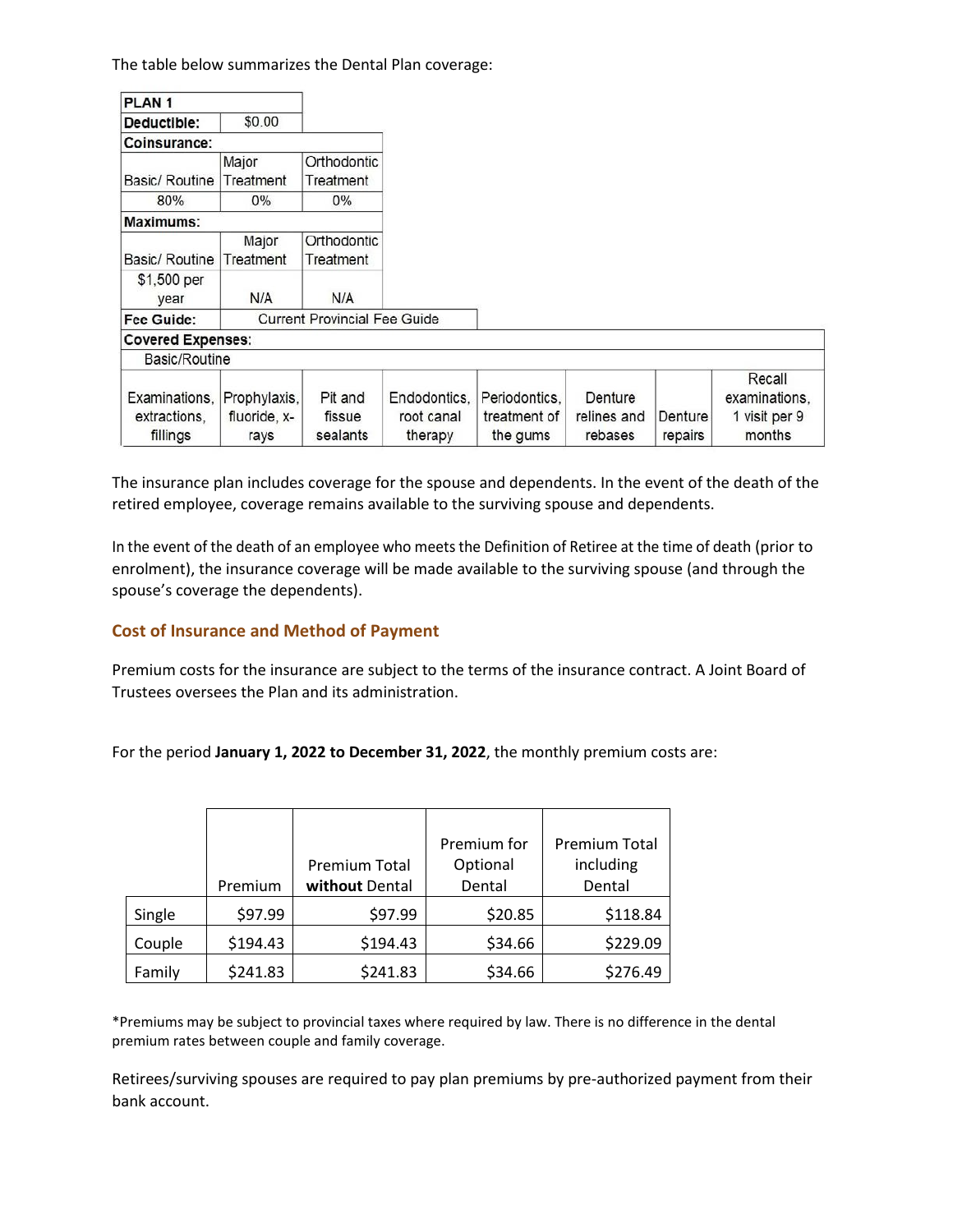## **Enrolment**

Retirees/surviving spouses are allowed to enroll during a sixty (60) day period following termination of employment. The insurance contract for the period January 1, 2022 to December 31, 2022 provides that enrolment will occur without any medical test of insurability.

Enrolment must be at the same plan option (i.e., single, couple or family) as what was in effect under the employee plan immediately prior to retirement unless there has been a valid change to your family status. Valid family status changes are as follows:

- a dependent does not meet the definition of a dependent as defined by this plan;
- the death of a spouse or dependent; or,
- a divorce from your spouse.

In the event of a family status change resulting in your plan option being downgraded duringthe year (i.e., couple to single, family to couple or family to single), the premium rate for the downgraded option takes effect immediately.

**Note**: Employees on leave of absence immediately prior to termination of employment are eligible to enroll only if they were enrolled and participating in the Extended Health Care Plan for CUPE Employees at the time of termination/retirement.

Retirees/surviving spouses, who become eligible January 1, 2022, or after, are to be provided with a plan booklet, enrolment form, Pre-Authorized Payment Application Form and a copy of this Employee Communication document by their Human Resource Service Centre, and must sign an Acknowledgement Form.

Eligible retirees/surviving spouses who do not enroll in the plan during the sixty (60) day period will not be allowed to enroll in the plan at a later date.

#### **Re-employment in Executive Government Following Enrolment in the Plan**

If an employee had previously enrolled in the Extended Health Care Plan for CUPE Retirees and is subsequently rehired, their retiree coverage (subject to continued payment of premiums) will continue unless or until they are enrolled in the employee plan. Their retiree coverage will cease once they are covered by the employee plan. When they again terminate employment, a new enrolment checklist will be completed and, if enrolled in the employee plan atdate of termination, they will again be eligible to apply for the retiree plan.

#### **Additional Facts**

- Fee Guide is based on retiree's province of residence if specific coverage details are required its best to contact Canada Life at 1-800-957-9777 to confirm this information once the plan is set up.
- Scaling covered at 6 units per 12 months.
- Recall Services (including limited oral exams, limited periodontal exams, polishing & fluoride) 1 visit per 9 months.
- Prophylaxis is cleaning of the teeth by a dentist or dental hygienist, including removal of plaque, materia alba, calculus, and extrinsic stains; done as a preventive measure for control of gingivitis.